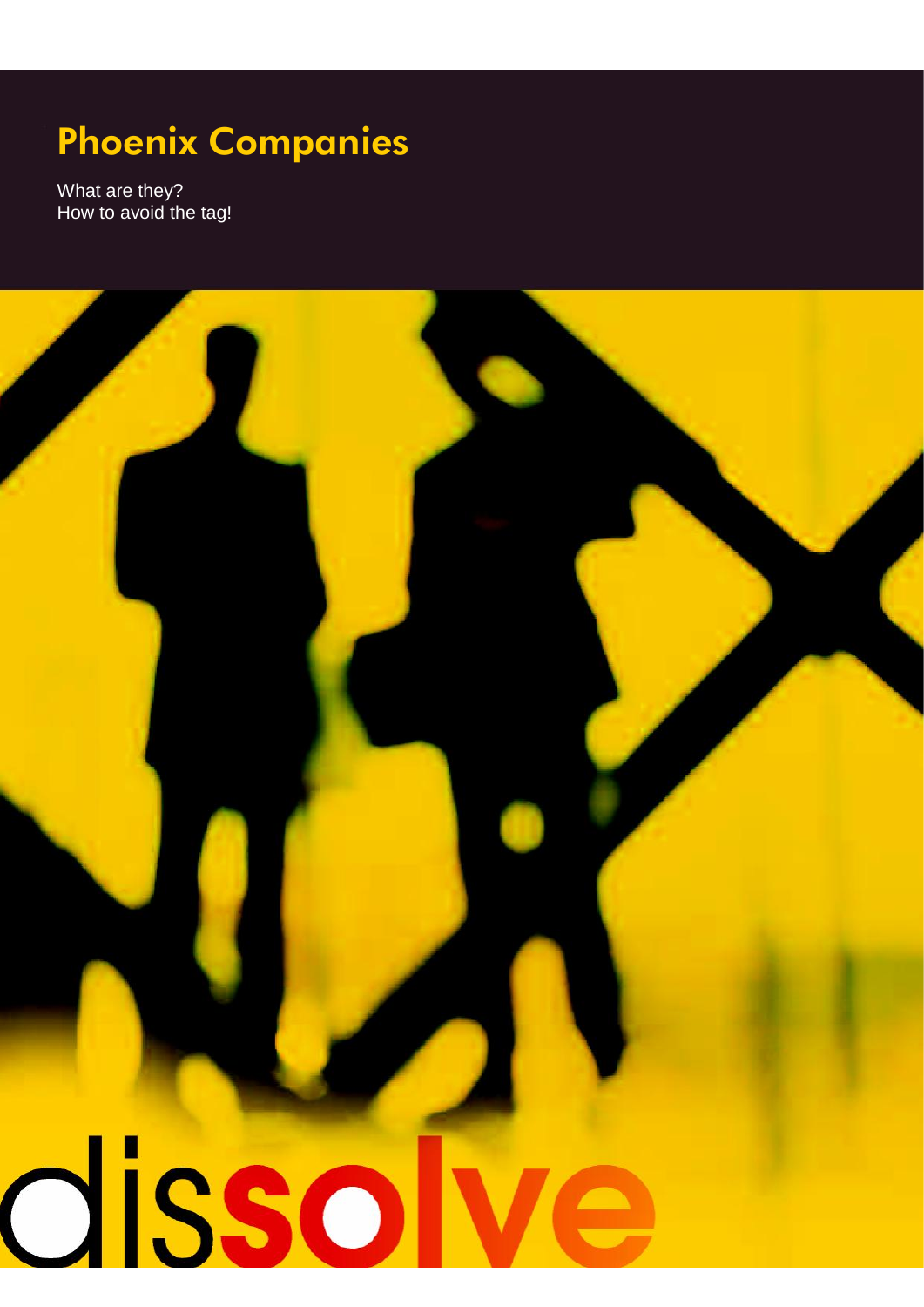#### **What is a Phoenix Company?**

The term "Phoenix Company" is one often used by Legislators, ASIC and the ATO and is often the focus of campaigns by regulators and law reform. What is not as clear, is what exactly is a Phoenix Company?

The general concept is that a Phoenix Company is a company that "rises from the ashes" of a failed company. The most common scenario painted is when:

- A new company, which we call "NewCo", begins trading as an identical business from the same location, with a similar trading name as another company, which we call "OldCo";
- The assets of OldCo are transferred to NewCo and no consideration is paid for those assets; and
- OldCo probably enters liquidation and leaves a number of creditors unpaid.

The situation as described is a bad things for two main reasons. Firstly, there is the financial loss suffered by the creditors of the OldCo when they go unpaid. Secondly, the situation is grossly unfair for the competitors of the Phoenix Company - if a company is not paying its tax debts or trade creditors then its cost base is lowered, usually to such an extent that a competitor can't match its pricing.

#### **But it can be confusing!**

Whilst we can all agree that the Phoenix Company described above is a bad thing, there are situations that contain some of the elements described above but then vary in crucial aspects that may make it more difficult to describe the situation as a "Phoenix". For example, what if the situation was as described above except that a full market price was paid from NewCo to OldCo for the purchase of the assets? In that situation the position is much less clear.

So there is a difficulty in deciding what is a Phoenix Company and what is not because of the failure of the Law to actually define a Phoenix Company. Nowhere in the Corporations Law or the Tax Act is a Phoenix company defined.

### **ASIC's approach to Phoenix Companies**

ASIC has a dedicated team dealing with Phoenix Companies. ASIC has taken a number of legal actions in recent years against directors and their advisers where ASIC considers there has been a Phoenix Company. Remembering that there is no definition of a Phoenix company in the Corporations Law, ASIC has taken action under a variety of sections of the Corporations Act including section 180 and section 181 which talk about a director's responsibility to exercise due care and diligence and to act in good faith.

Of note, in the recent cases taken by ASIC, there is a common thread that assets were transferred from one company to another for no consideration. That is, the NewCo started using the assets of the OldCo but did not pay for those assets.

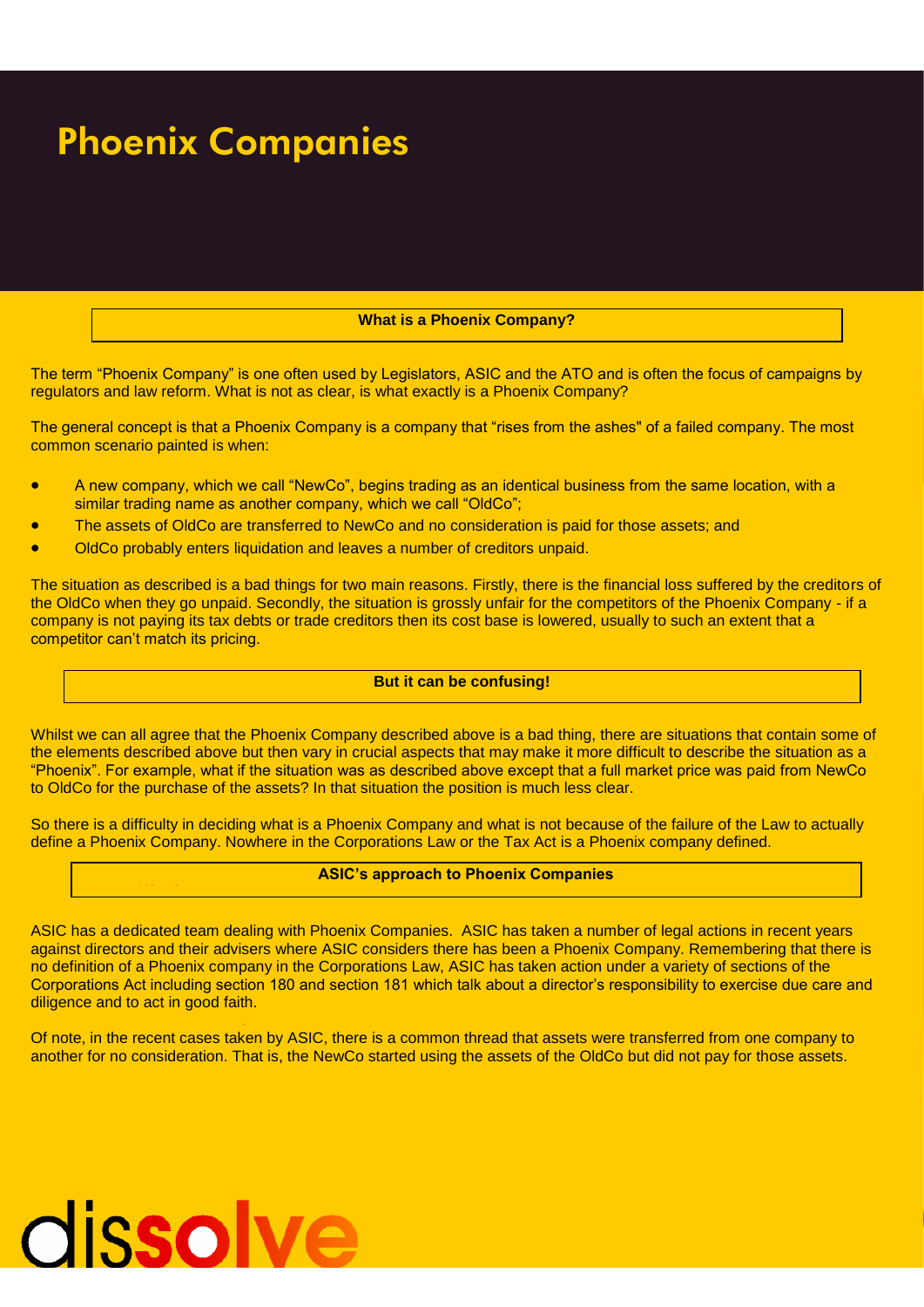#### **ATO approach to Phoenix Companies**

Similarly, the ATO also has a dedicated Phoenix Company team. The ATO has also taken action against directors for what the ATO considers Phoenix Company situations.

The main target of the ATO legal actions has been "payroll" companies. That is, where a company sets up a subsidiary that employs staff. That company will incur a large debt to the ATO for deducted PAYG deductions from staff wages. The holding company simply abandons the subsidiary and creates a new payroll company. The ATO approach is to issue default assessment against the Payroll company and to also seek to have a liquidator appointed to the payroll company. The ultimate objective is to have the liquidator then pursue a debt due from the Holding Company to the payroll company in liquidation.

#### **Law reform on Phoenix companies**

In 2011 and 2012, there were a number of Exposure Draft and new Laws passed that (supposedly) address Phoenix Companies. The main ones are detailed below.

#### *Corporations Amendment (Phoenixing and Other Measures) Bill 2012*

These new laws were passed in 2012 and affect ASIC's ability to wind-up abandoned companies and change advertising requirements in a liquidation. Notably, and strangely given the title of the legislation, these new laws have nothing to do with Phoenix Companies!

#### *Corporations Amendment (Similar Names) Bill – Proposed*

This proposed legislation is squarely aimed at Phoenix Companies. The new laws won't catch all Phoenix activity but it is a further move towards personal liability for company directors in this situation. Here are the main points from the proposed legislation:

- It tries to identify phoenix companies and make a director and the Newco liable for the debts of the Newco;
- The legislation focuses on the name of the OldCo and NewCo if the name is the same or similar then the NewCo is caught by the legislation:
- If the NewCo has the same name as the OldCo then a director of the NewCo is personally liable for the debts of the NewCo for five years.

So, the legislation does not seek to help recover funds for the benefit of the OldCo, but instead squarely puts the director of the NewCo in the firing line for personal liability for all debts of the NewCo.

In essence, the proposed legislation is saying to directors that you might get away with a Phoenix Company once, but if you do, you'll be on-the-hook for all debts of the NewCo.